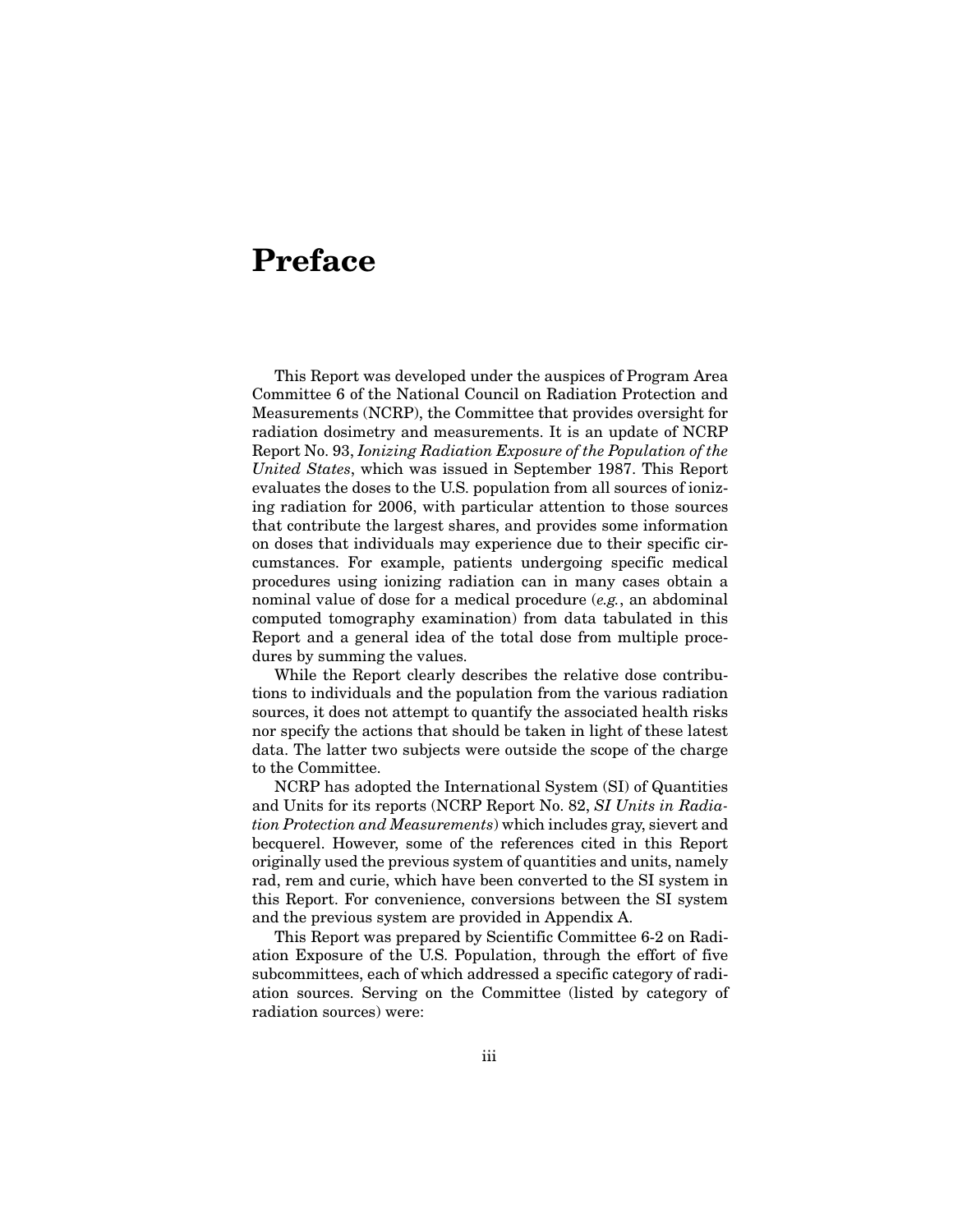## iv / PREFACE

## **Kenneth R. Kase**, *Committee Chairman* Palo Alto, California

#### **Ubiquitous Background Radiation**

**Daniel J. Strom**, *Subcommittee Chairman* Pacific Northwest National Laboratory Richland, Washington

## *Members*

**Alan Birchall** Health Protection Agency Chilton, United Kingdom

**David J. Brenner** Columbia University New York, New York

**Keran O'Brien, III** Northern Arizona University Flagstaff, Arizona

**Thomas B. Borak** Colorado State University Fort Collins, Colorado

**Paul E. Goldhagen** U.S. Department of Homeland Security New York, New York

**Jerome S. Puskin** U.S. Environmental Protection Agency Washington, D.C.

*Consultant* **Anthony C. James** Washington State University Richland, Washington

> *Advisor* **Thomas F. Gesell** Idaho State University Pocatello, Idaho

#### **Medical Exposure of Patients**

**Bruce R. Thomadsen**, *Subcommittee Chairman* University of Wisconsin-Madison Madison, Wisconsin

#### *Members*

**Mythreyi Bhargavan** American College of Radiology Reston, Virginia

**Debbie B. Gilley** Florida Bureau of Radiation Control Tallahassee, Florida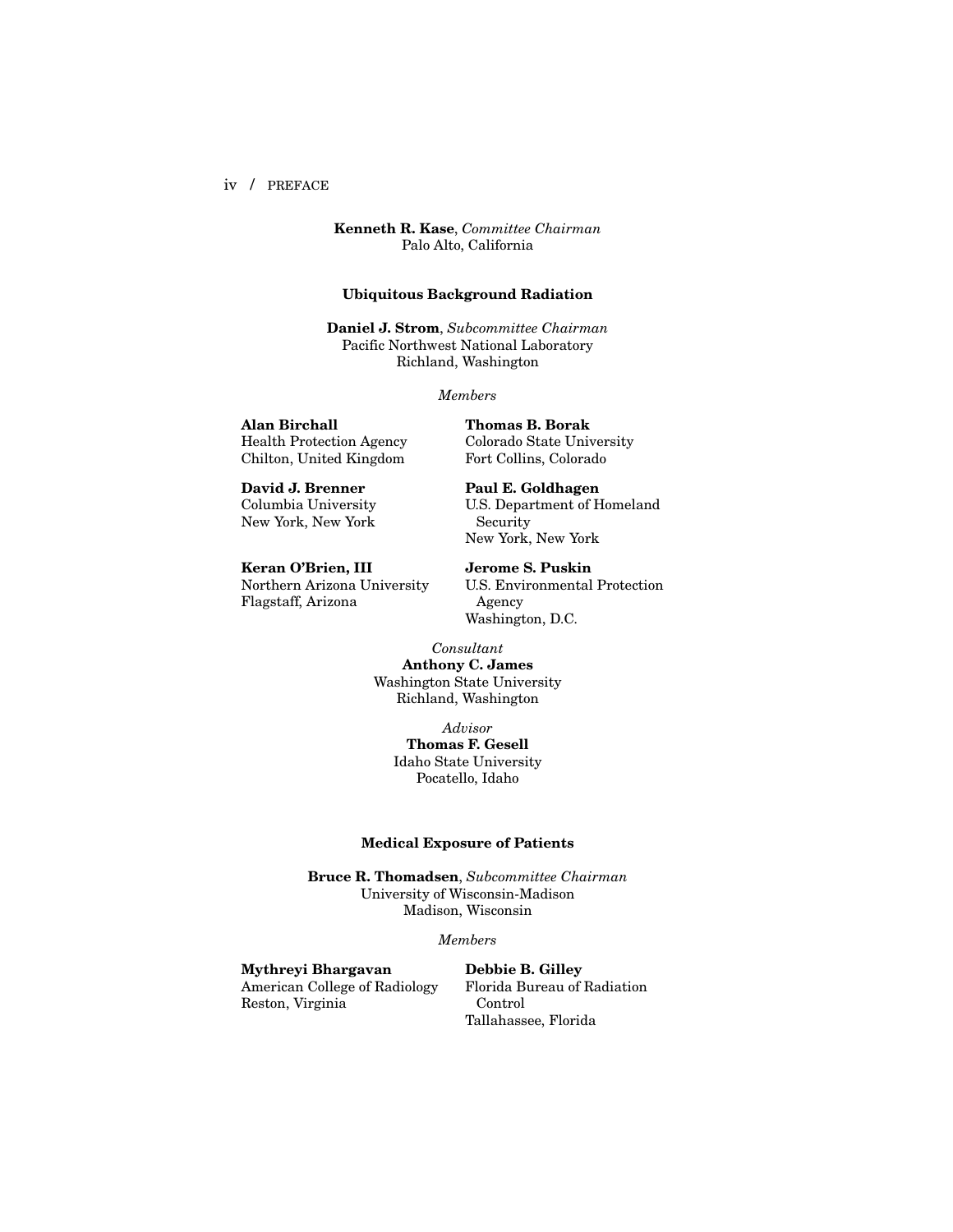PREFACE / v

**Joel E. Gray** DIQUAD, LLC Steger, Illinois

**Mahadevappa Mahesh** Johns Hopkins University School Center for Devices and of Medicine Baltimore, Maryland

#### **Fred A. Mettler, Jr.**

University of New Mexico Albuquerque, New Mexico **Jill A. Lipoti** New Jersey Department of Environmental Protection Trenton, New Jersey

**John L. McCrohan** Radiological Health Food and Drug Administration Rockville, Maryland

**Terry T. Yoshizumi** Duke University School of Medicine Durham, North Carolina

# **Consumer Products and Activities**

**Orhan H. Suleiman**, *Subcommittee Chairman* Center for Drug Evaluation and Research Food and Drug Administration Silver Spring, Maryland

## *Members*

#### **Jennifer Goodman**

New Jersey Department of Environmental Protection Trenton, New Jersey

**Raymond H. Johnson, Jr.** Dade Moeller and Associates Gaithersburg, Maryland

**Cheryl K. Rogers** Wisconsin Department of Health Services Madison, Wisconsin

#### *Consultants*

#### **Paul W. Frame**

Oak Ridge Associated Universities Oak Ridge, Tennessee

## **Ronald L. Kathren** Washington State University Richland, Washington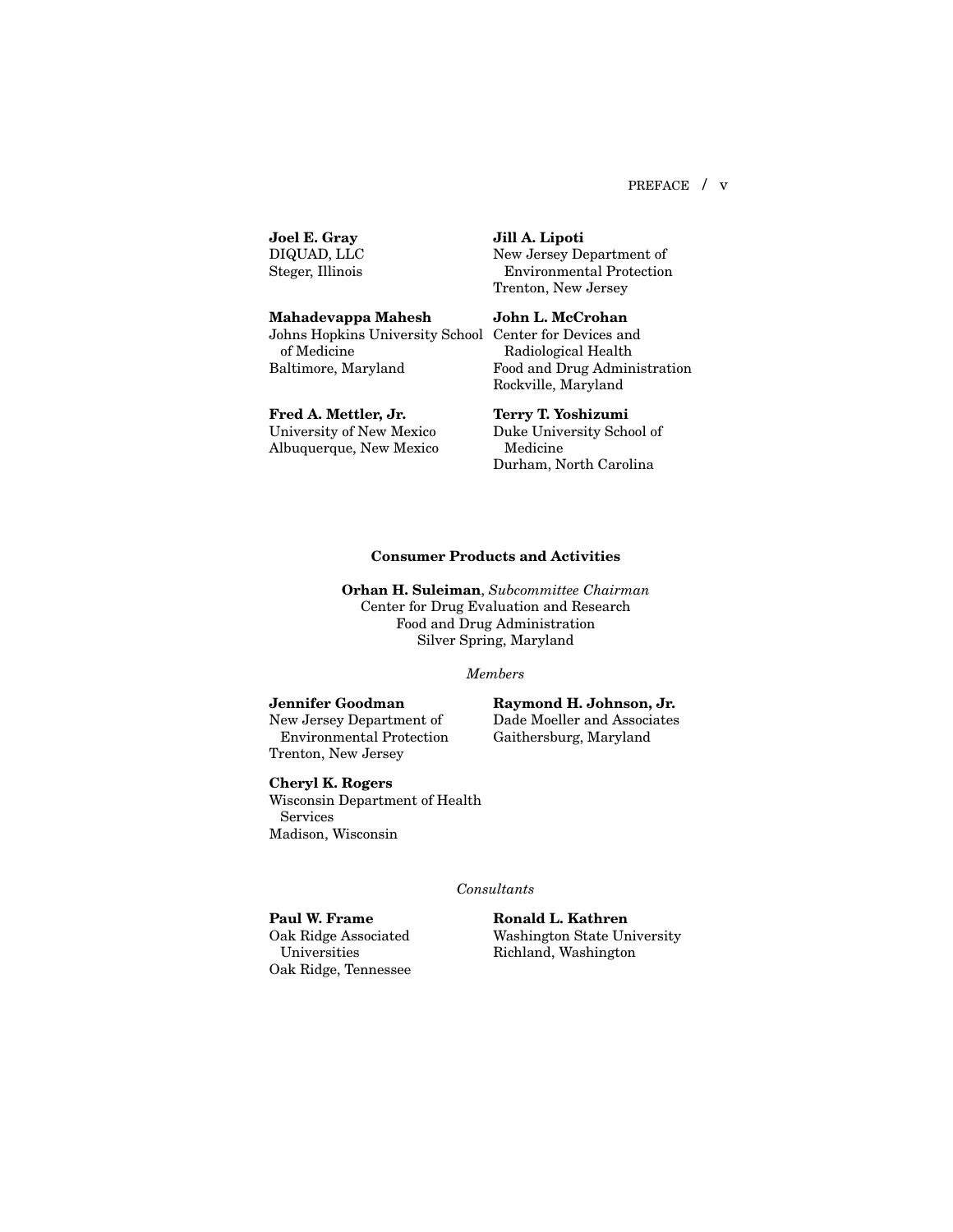#### vi / PREFACE

## **Industrial, Security, Medical, Educational and Research Activities**

**Dennis M. Quinn**, *Subcommittee Chairman* Hopewell Junction, New York

## *Members*

**Ralph Andersen** Nuclear Energy Institute Washington, D.C.

**E. Scott Medling** San Onofre Nuclear Generating Station San Clemente, California

**Regis A. Greenwood** American Radiolabeled Chemicals, Inc. Maryland Heights, Missouri

**Cynthia G. Jones** U.S. Nuclear Regulatory Commission Washington, D.C.

**Carl J. Paperiello** Talisman International Washington, D.C.

**Linda M. Sewell** Diablo Canyon Power Plant Avila Beach, California

#### **Occupational Exposure**

**Kenneth L. Miller**, *Subcommittee Chairman* Penn State Hershey Medical Center Hershey, Pennsylvania

## *Members*

## **David J. Allard**

Pennsylvania Department of Environmental Protection Harrisburg, Pennsylvania

**Kelly L. Classic** Mayo Clinic Rochester, Minnesota

**Michael A. Lewandowski** 3M Company St. Paul, Minnesota

**Kathleen L. Shingleton** Lawrence Livermore National Laboratory Livermore, California

**George J. Vargo** MJW Corporation, Inc. Avondale, Pennsylvania